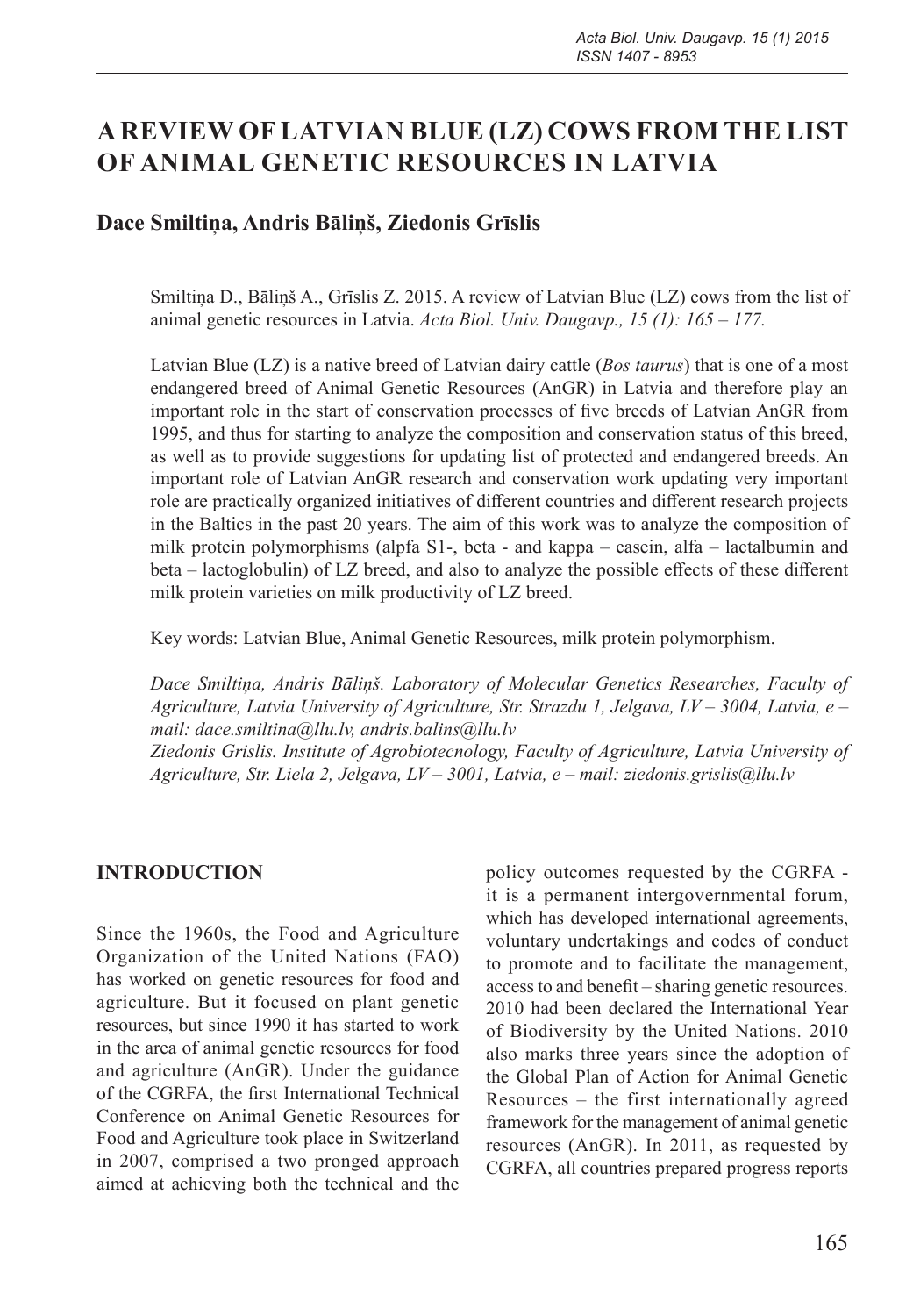on their national activities in implementing the Global Plan of Action, that FAO could prepare a synthesis report for consideration by the FAO Commission. Conservation of genetic diversity between and within domestic animal breeds is insurance for the future to establish and to manage the gene bank collections, to research genetics and cryobiology, to advice on genetics management of small and threatened populations and to work with monitoring and documentation (FAO 2010).

Latvian Blue or Latvian Blue cow, also called the cow of Lyvonia, the sea cow or cow of the moon is one of the bovine (*Bos primigenius taurus*) primitive varieties which originate in the Kourland region of Latvia, its abbreviation is LZ, and it is one of the Latvian genetic resources (Grīslis 2006).

Latvian dairy cattle breeding started Professor, Dr. agr. Paulis Lejiņš (the first President of the Latvian Academy of Sciences, 1946 - 1951; Latvijas Enciklopēdija 2007) in 1910, as a Head of Semmigalia's the Luste Manor Farm of education and experimentation (Friedrichlust), where had started to breed Latvian Brown cows (Lejiņš 1910). Dr. Paulis Lejiņš wrote in his 1st publication "Remarks for pastorials" in 1909 how to keep and look after dairy cows, also he about experience of farmers who kept Latvian Blue cattle by saying: "Latvians of Courland farmers from father fathers have inherited good, durable, productive and modest cattle. In recent years, improving care, they even proved highly productive, with a particularly high fat content in milk. Therefore strongly oppose all efforts to eradicate the cattle. Work hard to make every effort to cultivate these same cattle" (Griņevičs & Grosvalds 2011, Stradiņš 2013).

Dr. P. Lejiņš with collegues collected from different regions of Latvia and started to manage breeding of five Latvian native breeds of dairy cattle – Latvian Blue, Latvian Red, Latvian Red and White, Latvian Black and White, and Latvian Brown in the Farm of education and experimentation "Rāmava" of Faculty of Agriculture of Latvia University from 1922, and after his initiative all five varieties was introduced in the herd – book (Grīslis 2006, Griņevičs & Grosvalds 2011, Stradiņš 2013).

The first purebred bull of Latvian Blue breed that entered Latvian dairy herd – book of Volume IV in 1925, was a bull Lurich LZ 1, which is owned by Ruben P. in the Vestiena (Apšukalns) region of Latvia. But from 1927 there had left only three native breeds of dairy cows for breeding and selection continuation - Latvian Red and White, Latvian Black and White, and Latvian Brown. Latvian Blue had left for crossing with these breeds, mostly with Latvian Brown. Although the LZ cow homeland and the main holding is always considered Kourland, but as stated in the scriptures, "the last Latvian blue purebred herd was holding in Cesis district, Veselava's Parish (Apiņkalns farm, owner Lapiņš), and renounced from the pure Latvian Blue of livestock production, starting to use cross - breeding with other breeds in 1935 (Grīslis 2006, Griņevičs & Grosvalds 2011). Latvian scientist of agriculture A. Cālitis has investigated deeper about why few latvian cattle breeds - Latvian Latvian Red and White, Latvian Black and White were no longer bred, and as authors mentioned these varieties have disappeared (Grīslis 2006).

Latvian Blue Cow is a very rare breed, which is actually located on the verge of extinction. The 1<sup>st</sup> and 2<sup>nd</sup> World War and the mechanisation of agriculture caused a rapid fall in LZ breed numbers. Although the UN (the United Nations) Food and Agriculture parts of the financial support measures have been taken for the protection of varieties, LZ breed is still numerically very weak. Latvian Blue breed is used mainly in dairy production. Conservation work of Animal Genetic Resources in Latvia began directly with the measures to the preservation of Latvian Blue at 1995 (Grīslis & Šimkevica, 2014). According to the Latvian University of Agriculture research data in 2000, in Latvian herds was listed only 18 Latvian Blue cows (Grīslis 2006). Already for Latvian Blue cow was set up the Breed Conservation Association "Blue Cow" on 23 August 2000, and its mission is to preserve a rare LZ breed and improvement of LZ population.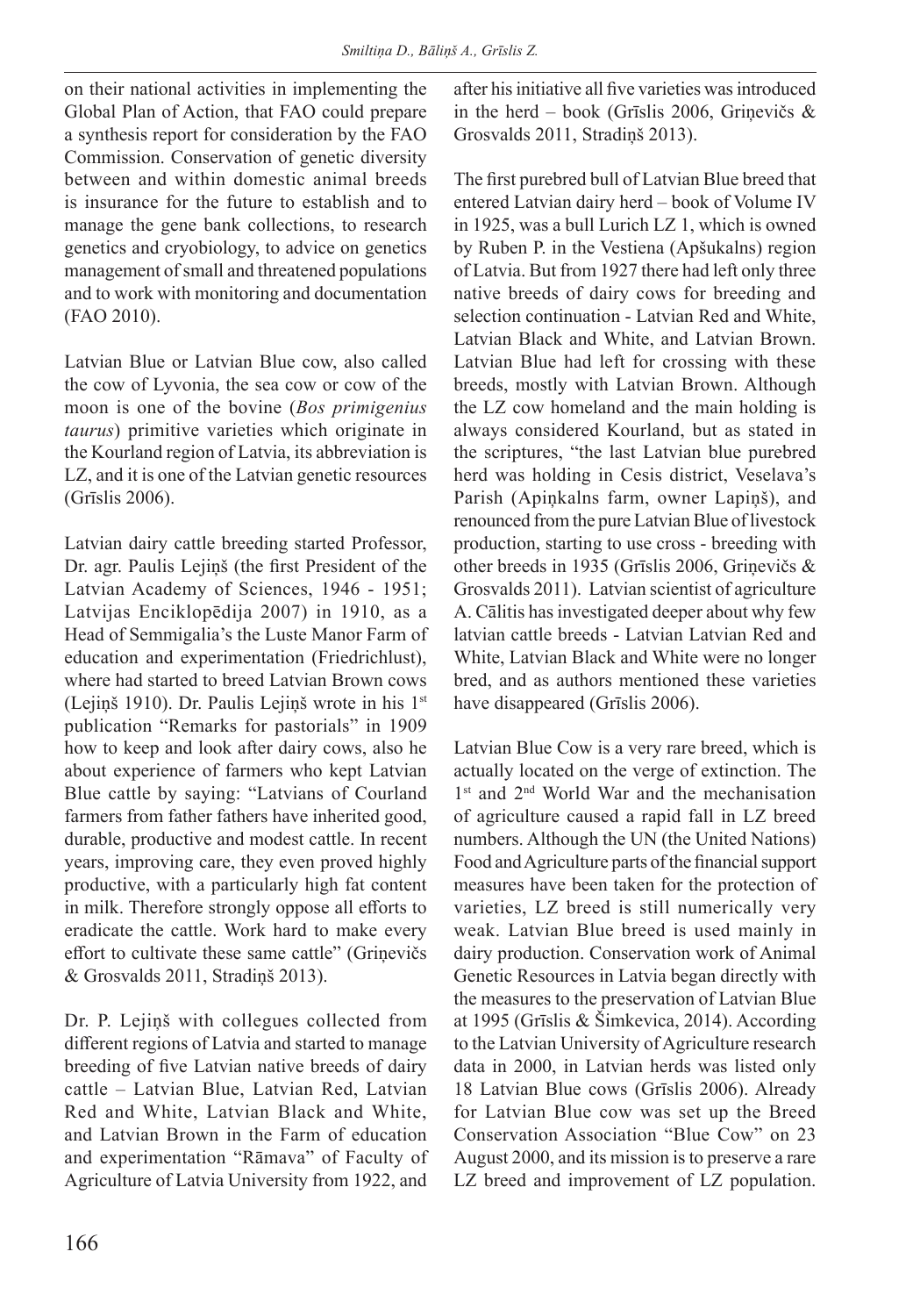According to the State Herd Register of 2010 data are grown in Latvian Blue cows – 1240 individuals, but from data of 2014 – 1288 individuals. Most of LZ cows located around Talsi, also in regions of Aizpute and Kuldiga, small amounts of LZ cows have found throughout all the Latvian territory (Grīslis &Šimkevica 2013, 2014).

In some sources have a hypothesis that Latvian Blue cows came along with the Indo - European immigrants before 4000 years, possibly LZ ancestors were horns everinhabited the grasslands, and were also found in Latvian territory. The first half of the 17th century in Poland died last known horn. They are likely to have offspring gray steppe cattle as well as modern Hungarian steppe cows (Ciani et al. 2010).

But in EU have researches about Taurus and we found interesting the importance of Taurus that it were ancestor in the Latvian Blue breed origins. "Taurus" cattle - Maronesa, Maremmana (Fig.1), Sayaguesa, Pajuna, Podolica (Fig.2) and crossbreeds of these: breeds that are most closely related to the extinct known aurochs (Van Vuure 2002, 2005). In the Taurus Project of LIFE Nature program of Europe Comission (Bunzel – Drüke 2005) was deeply analyzed population of *Bos Primigenius,* and it shows that some of species have the similar genetic characteristics with our local LZ breed, example, massive grey

Maremmana Primitive cattle, one of Europe's oldest breeds (*Bos primigenius*; classed as a Tipo Genetico Autoctona e Antica ("ancient and autochthonous genotype") in Italy was used for cross – breeding to improve Hungarian Grey or Steppe cattle, also Latvian Blue breed have some genetic similarities with Maremmana Primitive, Chianina and Hungarian grey or steppe cows. Some sources maintain that the Maremmana breed descended from the *Bos Taurus macrocerus* of which the archeological evidence is preserved, with a later admixture of Podolic cattle brought into the Italian peninsula from the East (Bigi & Zanon 2008), but some researchers suggest that the Maremmana is a direct descendant of those Asiatic grey cattle. But have also hypothesis that ancestor of Maremmana Primitive cattle could be aurochs (*Bos primigenius*)*,* one of the wild ancestor of domestic cattle (Ciani et al. 2010).

The Maremmana is grey; but males are darker than females. The muzzle, hooves, switch and lower part of the scrotum are black; the skin is black, but some depigmentation at natural openings is tolerated. How is looking Latvian Blue? Proof of this assumption could be that blue cows have dark skin, which is south of cows sign in the dark pigment protects the skin from sunburn. As well as the southern varieties are bright, gray, gray, yellow, and brown or white hair (Grīslis 2006).



Fig. 1 Maremmana Primitive cattle (from Bunzel – Drüke 2005).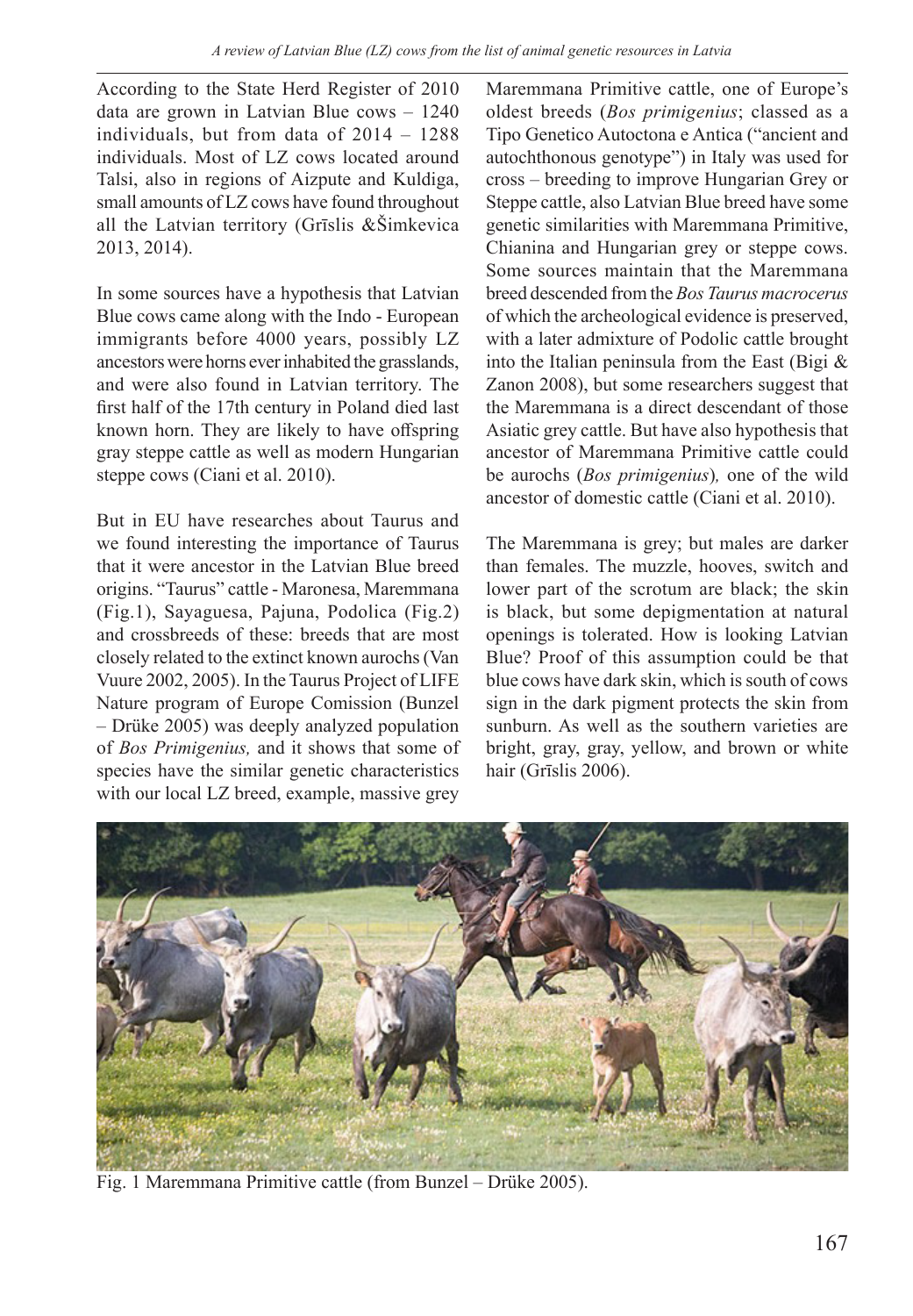As in other breeds of Podolic origin, calves are born wheat - coloured and become grey at about three months old (Bigi and Zanon, 2008), and also LZ calves are born colored wheat – colored or light – grey,but most of LZ become grey at tree months old too (Grīslis 2006).

Latvian Blue historically was found near the sea – sides of Latvia (Grīslis, 2006) and also have the reports that Maremmana Primitive cattle dislocated mostly around the seaside of Italy, and Maremmana "Primitive" breed of the climate of bio – territory (agro – forestry – ecosystem) breeding also is in reality made a set of micro climates, which vary in relation to the altitude and exposure, according to the proximity to the sea or reservoirs, for example, in coastal areas of Tuscany. Wild bovines eat longer and more coarse grasses than the horses do (Ciani et al. 2010).

In another version of the blue cows have arisen from the local bluish - colored trumpets subspecies of wild coastal grazing pastures for more than 2,000 years, or they were imported from Scandinavia, and in Norway today can find blue - gray cows. Compared to other varieties, Latvian Blue breed is more grown himself, using this breed's sires, however, as demonstrated by recent genetic studies of this variety turns out to be quite a close relationship with the Latvian Brown breed. This is evidenced by the Latvian Brown breed breeding history in Latvian Brown has been created by crossing local cows with imported red cattle breeding varieties. If in general studies confirmed Latvian Brown breed genetic similarity with red cows of the Baltic States, the research perfected surprises on the blue cows; because it turned out that they are contrary to previous hypotheses about Latvian Blue breed a passing relationship to Lithuanian Gray variety. This hypothesis was based on the fact that the Latvian Blue breed in building widely used in breeding Gaujars Lietuvietis 85002 whose father is Lithuanian Gray variety breeding Erli LJ4303 (Grīslis & Šimkevica 2013).

The inheritance of Latvian Blue cow, as its name indicates, is a blue - gray color. They can be lighter and darker blue, the summer period, some quite light fade. The legs have a darker, and around the eyes have a blue "glasses". Sometimes they have a lighter head, face and temporal part of nasal mirror is dark gray or black. Horns white with black tips, it is characterized by a crescent shape, which, moreover, the night light shines so the cows got the name of the moon cow. It is smaller than Latvian brown. Its height is 133 crosses cm, weight from 350 kg. LZ cow has a very calm and serene nature. They are also very conservative and resistant to disease. They never are suffering from leukemia, and inflammation of the udder is very rare (Grīslis 2006).



Fig. 2 Podolica cow\_Taurus (from http:// upload.wikimedia.org/wikipedia/commons/d/d7/ Podolica cow Tauros.JPG, by Henri Kerkdijk – Otten; viewed 23.04.2015).

Reproduction of Latvian Blue cows is at the very critical situation because it is threatened by the forecasted increase in inbred populations, which represents approximately 2.8% of generation. Scientists doubt that such a level of inbred



Fig. 3 Maremmana Primitive cattle (from http:// eng.agraria.org/cattle/maremmana.htm).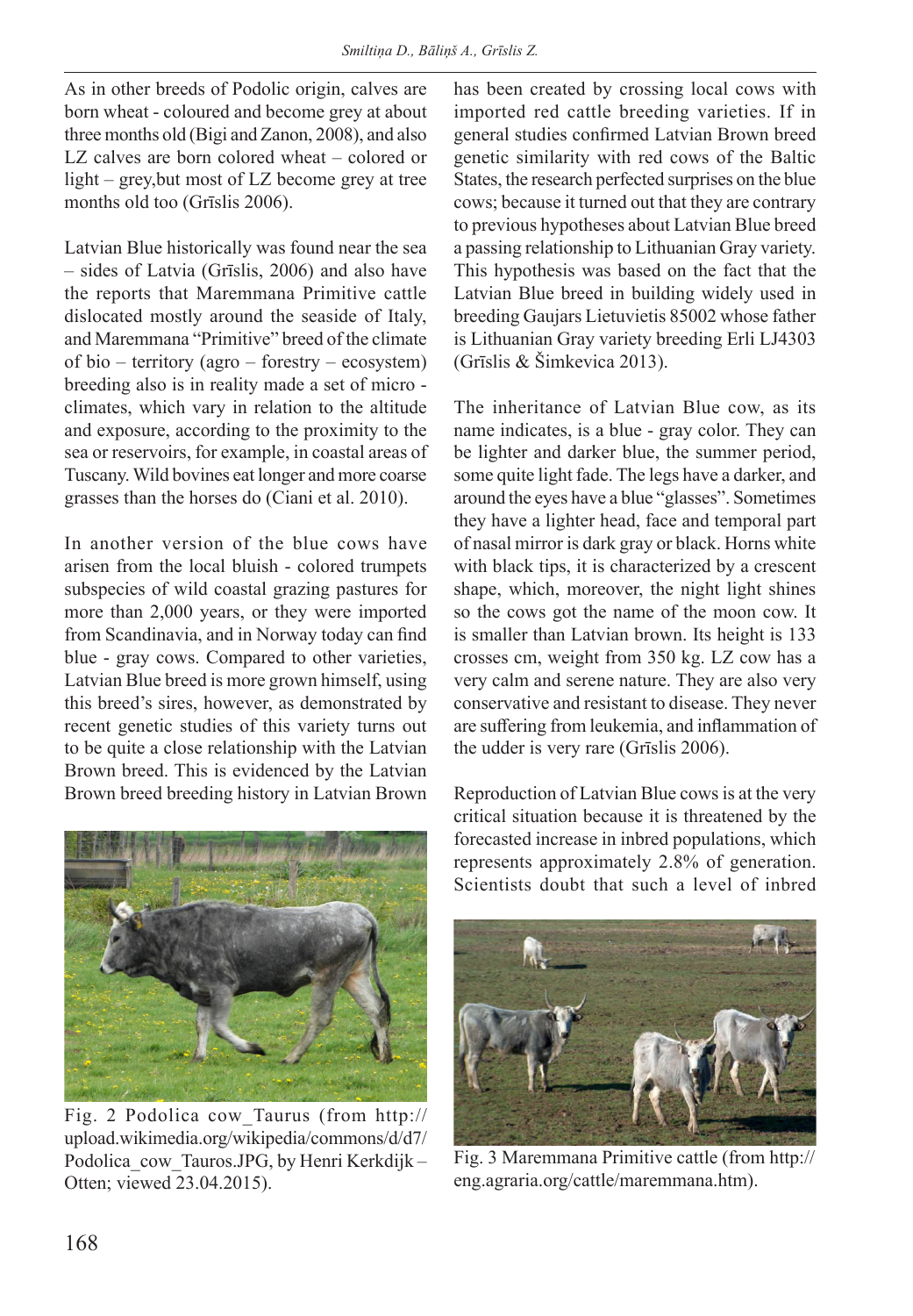populations Latvian Blue existence is threatened. One of the most viable options to reduce the increase in the inbred population numerically weak as Latvian Blue is to prevent excessively high disproportion between the male and female number of individuals. It is known, that the control of the family size can contribute to the effective population size increases. If all families are created for each of one male and one female specimen, family size dispersion becomes zero, and the effective population size of approximately doubling. Then sex ratio would be expensive to achieve, but to incorporate the use of some 20- 25 young bulls might be realistic task. To avoid inbred, young bulls be used to obtain the "blood filler" method. There are plans to get young bulls from the excellent bull mothers of Latvian Brown breed using LZ breeding bulls (Grīslis &Šimkevica 2013, 2014).

Although, the absolute milk yield of Latvian Blue cow is lower, however, compared to the mass of a body, it is not so small. As a LZ breeder V. Šteinbergs says: "Blue cows are small, about 350 kg in weight, and Holstein cows - 600 kg. If the LZ in summer gives 22 liters per day, but Holstein cows only two liters more, then do we can say that last one is more productive cow?" Latvian Blue cow is relatively easy childbirth. They do not like when a person is present at the time of calving. To the possibility of delaying the time and brought it to the owner is not present, since Latvian blue is petite and calf is less than other cows''. Economic benefits to the community affect many local varieties of the agricultural animals' population size, also a population of LZ breed. The Latvian Blue breed is an ancient of the Latvian established milk breed (Grīslis & Šimkevica 2014).

More than 95% of ruminants' milk proteins are coded by 6 structural genes: two main whey proteins ( $α$  - lactalbumin and  $β$  - lactoglobulin) and 4 caseins ( $\alpha_{s1}$ - and  $\alpha_{s2}$  - caseins,  $\beta$  - casein and κ - casein) (Martin et al., 2002). In revisions of milk protein nomenclature indicates the 9  $α<sub>s1</sub>$ -casein, 4  $α<sub>s2</sub>$  - casein, 14 β - casein, 16 κ casein, 13 β - lactoglobulin, and 4 α - lactalbumin variants within the cattle species. Originally the

ancestral alleles of caseins were  $\alpha_{s1}$  - casein C,  $\alpha_{s2}$ – whey proteins, genes of the common ancestor casein A, β – casein A2, κ – casein A, but from were  $α$  – lactalbumin B and  $β$  – lactoglobulin B, and those still predominant in *Bos indicus* while very important shifts have occurred in *Bos Taurus* (Farrell et al. 2004, Caroli et al. 2009, b, Hristov et al. 2012, Martin et al. 2013).

In  $21^{st}$  century the gene assisted selection (GAS) will help us to analyze and to implement new standards also for LZ dairy livestock breeding to improve the productivity of cows, average milk yield, protein quantity, protein content of the total amount and quality in dairy farming of Latvia. Molecular genetics research in animal production began only in recent years, with Molecular Genetics Research Laboratory's development in Latvia University of Agriculture.

The aim of this work was to analyze the composition of milk protein polymorphisms (alpfa S1-, beta - and kappa – casein, alfa – lactalbumin and beta – lactoglobulin) of LZ breed, and also to analyze the possible effects of these different milk protein varieties on milk productivity of LZ breed.

### **MATERIAL AND METHODS**

The analyzed group of the dairy cows' breeds raised in Latvia was formed from the 719 cattle biological material, including 179 samples of Latvian Blue breed. The blood of cows was taken from the jugular vein and samples of sperm were got from the Sigulda Station of Breeding and Artificial Insemination (Sigulda CMAS) of Latvia. The research has done in the Laboratory of Molecular Genetic Researches of Faculty of Agriculture of LUA (Latvia University of Agriculture) in Jelgava (Latvia).

DNA extraction was done from cows' blood and bulls' sperm samples. In the work were used two kits of genomic DNA extraction: Genomic DNA Purification Kit #K512 (Fermentas, Vilnius, Lithuania) and PUREGENE® DNA Isolation Kit (QIAgene, USA).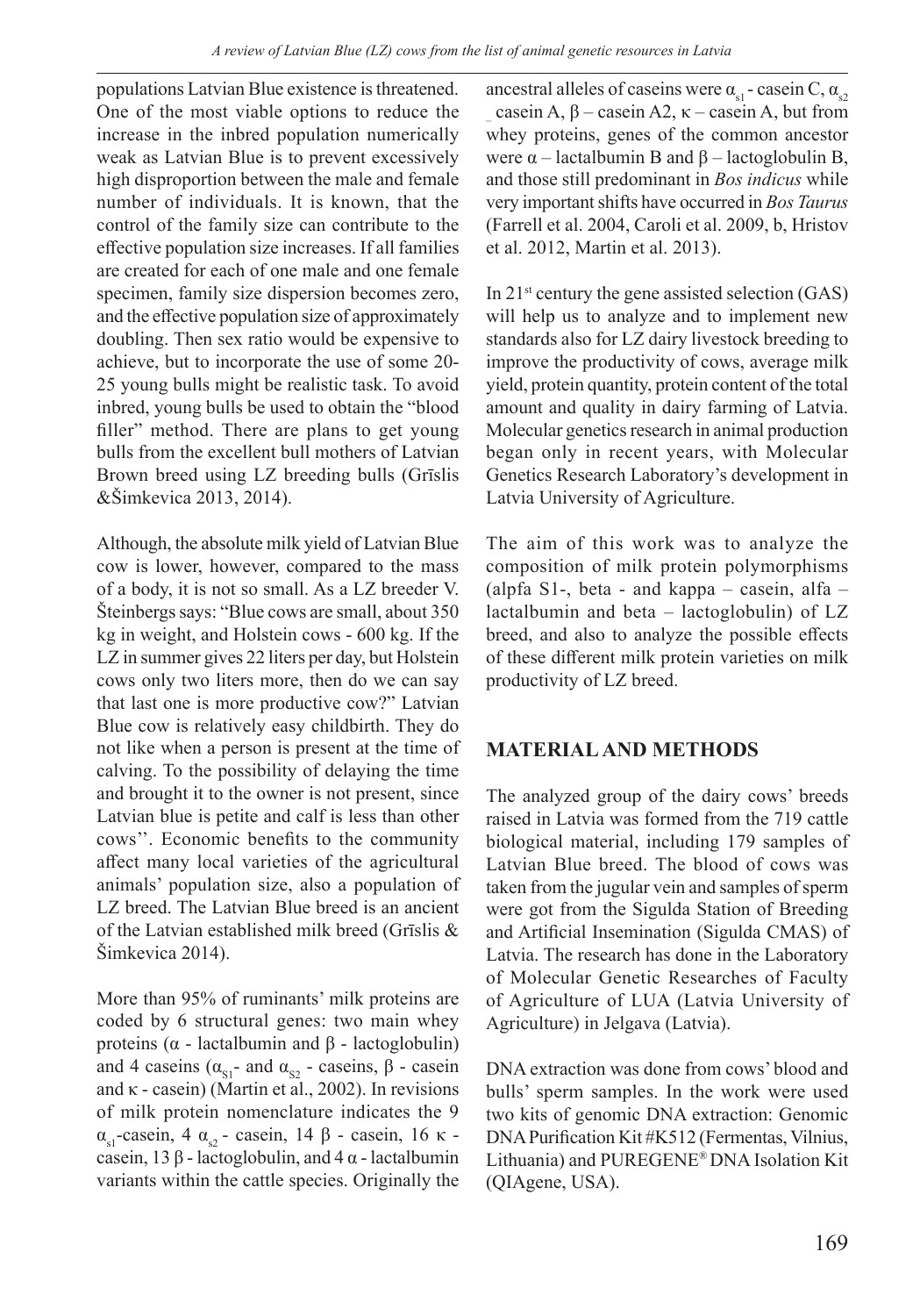At a study of association of milk productivity indicators of dairy cows reared in Latvia with the genotypes of milk protein genes ( $\alpha_{\rm SI}$  - casein, β - casein, κ - casein, α - lactalbumin and  $β$  – lactoglobulin) were selected 153 dairy cows of Latvian Blue breed with data at State agency "Agricultural Data Centre" of the Ministry of Agriculture of the Republic of Latvia about productivity in at least one of three lactations. Calving years were from 1993 to 2012, from 1994 to 2012 and from 1996 to 2012, respectively for 1st, 2<sup>nd</sup> and 3<sup>rd</sup> lactation cows. For analyse was used parametrical data about milk amount or yield (kg), protein and fat amount (kg), and contents (%). As more important indicator was considered yield quantity which depends from the protein and fat quantities (in kilograms). Then, in order of importance is the protein and fat content as percentages which may depend on the protein and fat quantities in kilograms, respectively.

In this study was selected the genetic method of restriction enzyme site polymorphisms (RESP) and most often analysed allele of milk proteins, respectively, for CSN1S1 allele B and C, for CSN2 – A1 and A2, but for CSN3, LAA and LGB alleles A and B. Respectively, in casein genes: C*SN1S1* c.15707A > G, which leading to the amino acid change Glu  $_{192(207)}$  Gly or protein variation change B to C;  $CSN2 - c.4451A > C$ (Pro 67(82) His; A1 and A2 variations); for *CSN3*  were selected two SNPs: c.11625C > T and c.11661A > C, which leading to Thr  $_{136(157)}$  Ile and Asp<sub>148(169)</sub>Ala or A variation change to B variation. For whey proteins, respectively, for *LAA* was selected SNP, which is located in notranslated region or  $c.15A > G$ , in which case it is considered that changes A variations of the B, but for LGB c.3106T > C, which leading to the amino acid change Val $_{118(134)}$  Ala or protein variation change A to B.

Numbers and frequencies of alleles and genotypes for an entire population were estimated by direct counting from results of molecular genetic analysis, but for the group of each breed were calculated by dividing samples. Difference of apportionment of allele and/or genotypes between cattle's of entire population and Latvian

Blue breed were define by using Pirson  $\chi^2$  test to determinate difference between groups and Cramer's V test to determinate association or correlation between indicators. Expected heterozygote indexes were estimated for both alleles at the locus or polymorphism. Deviations from the Hardy -Weinberg equilibrium **(**Falconer et al. 1996) were tested by the Chi Square  $(\chi^2)$ test at the confidence  $p_{y}$  < 0.05 (Liepa, 1974). Calculations were made by the Microsoft Office Excel 2007 standard package assistance, but the computer program package TFPGA (Tools for Population Genetic Analyses,Version 1.3) was used as a population genetic basis of the accuracy of testing (Miller 1997).

Statistically significant association for each milk protein variation with indicators of milk quantity and quality was assessed by analysing: (1) difference between average value of parametric indicators in each group of non - parametric indicators (genotype or haplotype), using one ANOVA test at the confidence  $p_{y}$  < 0.05 (Liepa 1974); (2) association or correlation between indicators, using eta (η) coefficient test. Association strength was defined by value of η coefficient. For analysis have used statistical programs: IBM SPSS Statistics version 21.0 (IBM Corp. Released 2012) and PAST (PAlaentological Statistics, ver. 1.63; Hammer et al. 2001).

### **RESULTS AND DISCUSSION**

For research genes of bovine protein genes have used dairy cattle from the individual dairy cattle herds whose owners breed the native breed of Latvian Genetic Resources - Latvian Blue dairy cows around all regions of Latvia.

DNA samples of 719 dairy cows from different herds in Latvia, including 179 cows of Latvian Blue, analysed on polymorphisms of five milk proteins by studying alleles and genotypes of each SNPs of each gene. Therefore we get view about Latvian cows' population and about Latvian historical breed – Latvian Blue.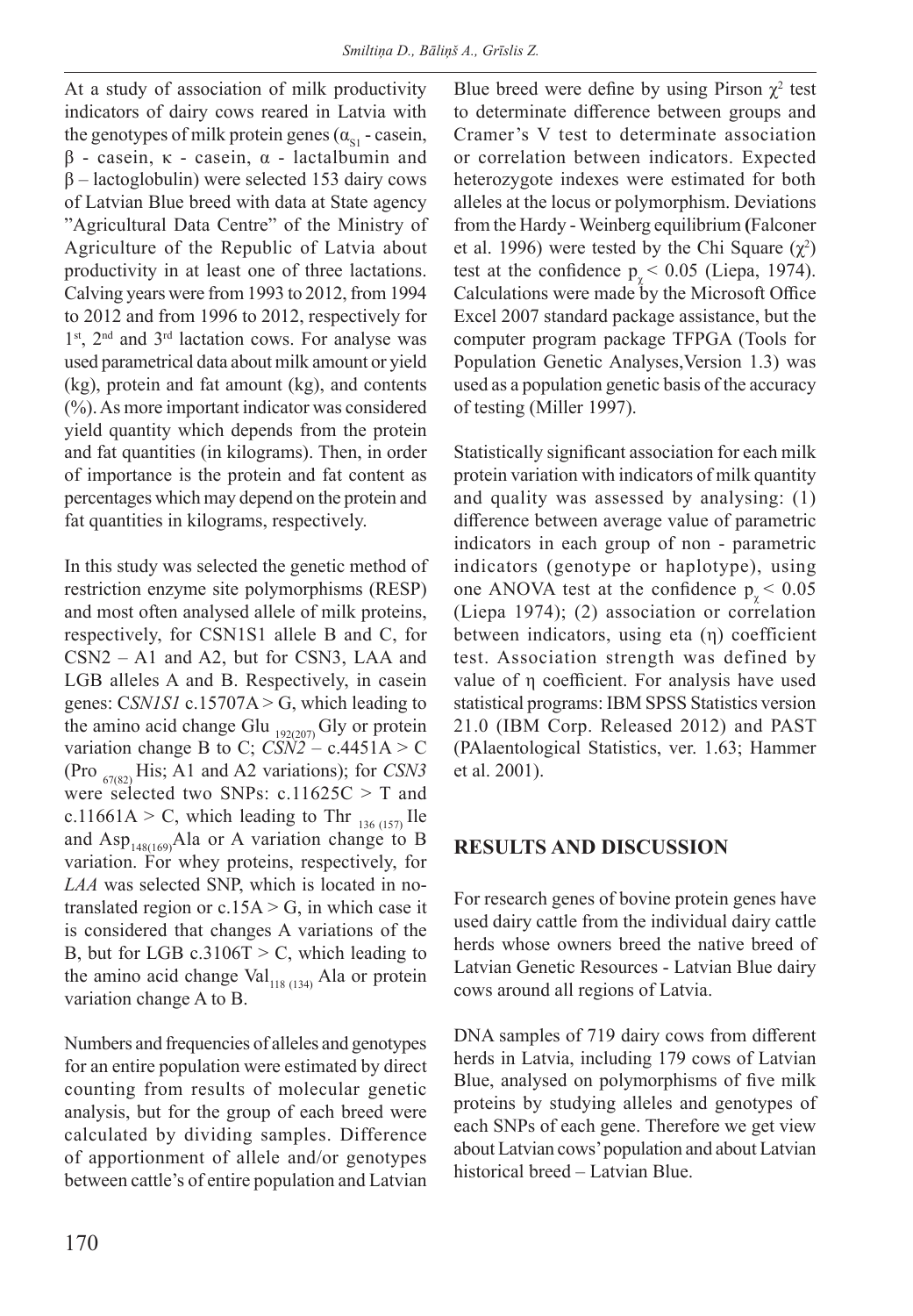For CSN1S1 gene, the most frequently occurring allele (table 1) is B  $(0.96)$  and genotype – BB (0.93) in Latvian population, but in LZ group incidence of rear allele and genotype of heterozygote is a little bigger (0,05 and 0,10, respectively), but not statistically significant. For this locus wasn't found homozygote genotype of rear allele.

In the research results of other scientists of different countries, we found out that the results of the research of Estonia (EE) are similar to ours. For Estonian Native breed cows'  $(n = 118)$  $\alpha_{\rm sl}$  - CN allele B is with frequency 0.92, but allele C – 0.08 (Lien et al., 1999). Also, Lithuanian (LT) researchers have similar results: for dairy cows' population of LT ( $n = 427$ ) frequency of allele B is 0.95 (Pečiulaitiene, 2005).

In case of CSN2 the common allele for dairy cows population (table 1) is allele A1 with frequency 0.67 and genotypes A1A1 (0.42), and A1A2 (0.49), despite the fact that in literature the preferable for cows' populations and common allele more often is A2 (Reichelt et al. 1991, Cade et al. 2000, McLachlan 2001, Cardak 2005, A2 Corporation 2006, Cieslinska et al. 2007, Pečiulaitiene et al. 2007). For the Latvian Blue breed the frequency for common allele is 0.76, and 0.56 - for common genotype or homozygote genotype of common allele. We can see an expressing difference for apportionment of alleles  $(p=4.87x10^{-4})$  and genotypes  $(p = 9.98x10^{-4})$  of LZ from whole population. But the incidence of positive ancestral allele A2 (Reichelt et al. 1991, Cade et al. 2000, McLachlan 2001, Cardak 2005, A2 Corporation 2006, Cieslinska et al. 2007, Pečiulaitiene et al. 2007) have very low frequency also in Latvian historical LZ breed. Looking at the population's balance or deflection from Hardy - Weinberg at the given locus shown that there is statistically significant difference  $(p=2.72x10^{-3})$  between expected and obtained heterozygote frequencies. Similar results we got for LZ breed where  $p=4.12x10^{-2}$ . The frequency of genotype A2A2 is very low. These results can be a sign on the low milk level of LZ breed compering to Holstein cows (Cardak 2005, A2 Corporation 2006, Cieslinska et al. 2007).

Frequency of preferable allele A2 of *CNS2* in the breed of Estonian Native cows (Värv et al., 2009) is significantly higher (0.60) than in Latvian Blue breed cows (0.24). We can conclude, than in Estonian Native breed frequency of benevolent allele A2 of  $\beta$  – CN is two times higher.

In study of third casein protein CSN3 we found, that in population common allele is A with frequency 0.92 and common homozygote genotype AA – 0.86 (table 1). Common allele and genotype in Latvian Blue breed are the same, but the frequencies are statistically significant difference: 0.72 for allele ( $p = 1.86$ )  $x10^{-12}$ ) and for genotype – 0.54 (p = 5.80 x10-10). From literature is known that cows' with genotype BB of  $\kappa$  – casein distinguished by better dairy technological features, the higher cheese outcome (Martin et al., 2002), but in our population this genotype and, respectively, allele B are very rear (BB =  $0.03$  and B =  $0.08$ ). There is pronounced predominance of allele A in whole analyzed population, as demonstrated by analyse of Hardy - Weinberg equation, in which was recognized statistically significant difference between expected and observed heterozygote genotypes ( $p_y = 1.19 \times 10^{-3}$ ). But in LZ group such deviation from the equilibrium was not found.

Our data about very high occurrence of  $\kappa$  – casein allele A in dairy cows of Latvian population comport with the research data in Lithuania and Estonia (Pečiulaitiene 2005; Pečiulaitiene et al., 2007; Värv et al., 2009). Estonian researchers found higher frequency of allele B in Estonian Native breed cows (0.24) and in Estonian Red breed cows (0.37). Despite the low level of allele B, Estonian scientists found that all parameters of milk coagulation were better to cows with genotype BB of *CSN3* (Kübarsepp et al., 2005). In Lithuanian population bvof dairy cows the frequency of allele A is  $0.74$  and of allele  $B - 0.22$ (Pečiulaitiene et al. 2007).

Second group of milk proteins are whey proteins, where for both, LAA and LGB, common allele is B (0.94 and 0.78, respectively) and common genotype is BB (0.88 and 0.60, respectively) in whole examined population of Latvian dairy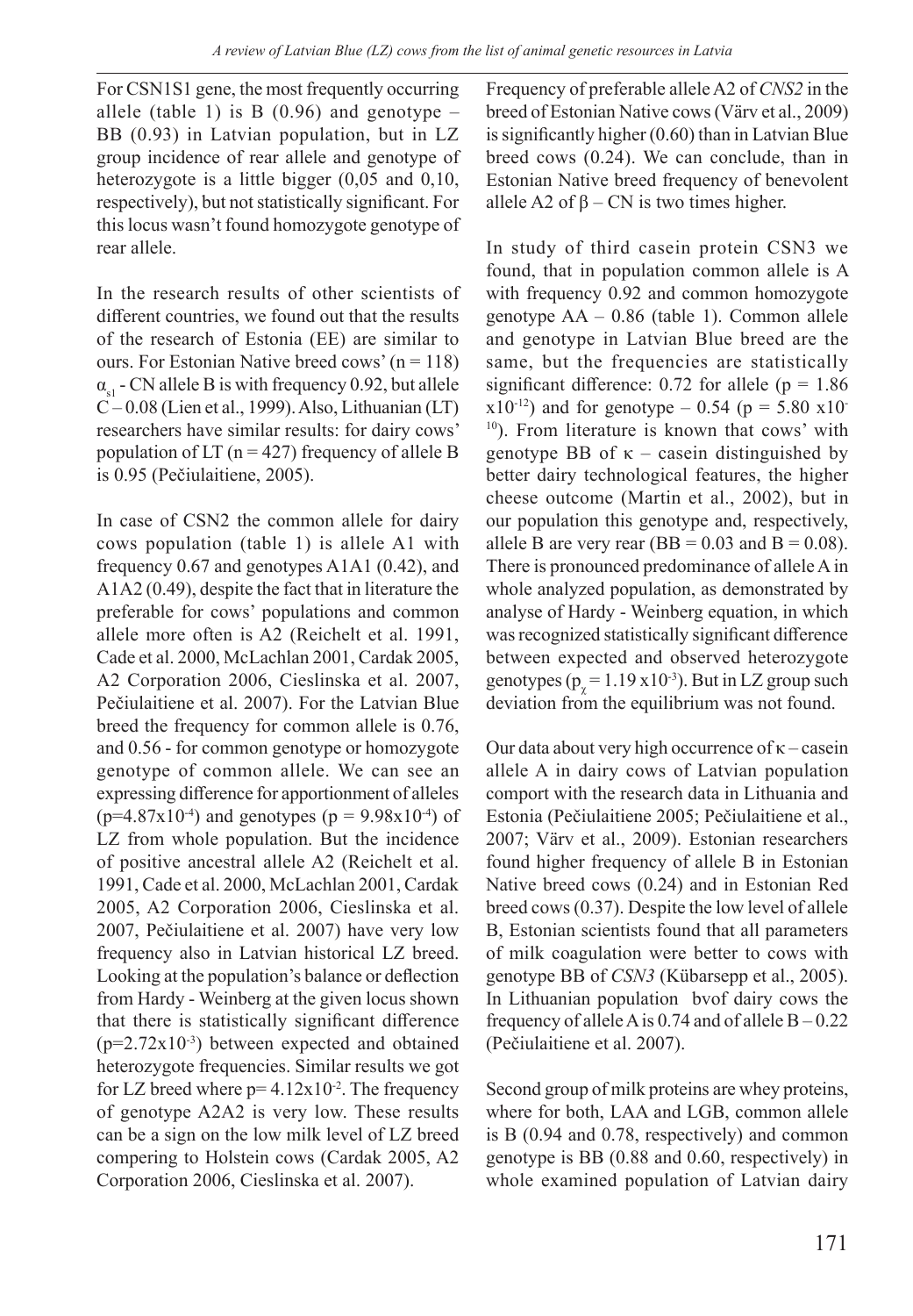| Hardy - Weinberg<br>equilibrium            | Difference<br>(p value)               |                          | 0.32                  | 0.53                  |                            | $\times 10^{-3}$<br>2.72 | $x10^{-2}$<br>4.12           |                          | $\underline{x}10^{-10}$<br>1.19           | 0.29                         |                       | 0.37                  | 0.32                  |                         | $x10^{-2}$<br>3.73      | 0.06                         |
|--------------------------------------------|---------------------------------------|--------------------------|-----------------------|-----------------------|----------------------------|--------------------------|------------------------------|--------------------------|-------------------------------------------|------------------------------|-----------------------|-----------------------|-----------------------|-------------------------|-------------------------|------------------------------|
|                                            | Expected<br>hetero-<br>zygote         |                          | 0.07                  | 0.09                  | 0.44                       | 0.36                     |                              | 0.15                     | 0.41                                      |                              | 0.12                  | 0.14                  |                       | 0.34                    | 0.32                    |                              |
| Difference of<br>genotype                  | Cramer's<br>$\triangleright$          |                          | 0.03                  |                       |                            | 0.12                     |                              |                          | 0.27                                      |                              |                       | 0.05                  |                       |                         | 0.04                    |                              |
|                                            | value<br>ρ                            |                          |                       | 0.33                  | $CSN2$ (alleles A1 and A2) | 9.98                     | $\times 10^4$                |                          | $\boldsymbol{\mathrm{x}}10^{-10}$<br>5.80 |                              |                       | 0.46                  |                       |                         |                         | 0.48                         |
| Apportionment of genotypes<br>(frequency)  | of 2 <sup>nd</sup> allele<br>Homozyg. |                          | 0.00                  | 0.00                  |                            | 8.52                     | 2.81                         | $CSN3$ (alleles A and B) | 2.87                                      | 10.77                        |                       | 87.89                 | 84.51                 | $LGB$ (alleles A and B) | 59.63                   | 61.59                        |
|                                            | Hetero-<br>zygote                     |                          | 7.41                  | 9.74                  |                            | 49.30                    | 41.57                        |                          | 10.68                                     | 35.38                        |                       | 11.94                 | 15.49                 |                         | 36.98                   | 36.96                        |
|                                            | Homozyg.<br>allele<br>of $1^{\rm st}$ | CSNISI (alleles B and C) | 92.59                 | 90.26                 |                            | 42.18                    | 55.62                        |                          | 86.45                                     | 53.85                        | LAA (alleles A and B) | 0.17                  | 0.00                  |                         | 3.39                    | 1.45                         |
| Difference of<br>alleles                   | Cramer's<br>$\triangleright$          |                          | 0.02                  |                       |                            |                          | 0.08                         |                          | 0.21                                      |                              |                       | 0.03                  |                       |                         | 0.02                    |                              |
|                                            | value<br>p                            |                          |                       | 0.34                  |                            | 4.87                     | $\times 10^4$                |                          | $\mathbf{x} 10^{-12}$<br>$1.86\,$         |                              |                       |                       | 0.32                  |                         | 0.47                    |                              |
| Apportionment<br>(frequency)<br>of alleles | allele<br>$2^{\rm nd}$                |                          | 3.70                  | 4.87                  |                            | 33.17                    | 23.60                        |                          | 8.21                                      | 97.8<br>$\sim$               |                       | 93.86                 | 92.25                 |                         | 18.12<br>$\overline{ }$ | 80.07                        |
|                                            | allele<br>1 <sup>st</sup>             |                          | 96.30                 | 95.13                 |                            | 66.83                    | 76.40                        |                          | 91.79                                     | 71.54                        |                       | 6.14                  | 7.75                  |                         | 21.88                   | 19.93                        |
| Positive samples                           |                                       |                          | 675                   | 154                   | 716                        | 178                      |                              | 487                      | 65                                        |                              | 603                   | 142                   |                       | 649                     | 138                     |                              |
| Group                                      |                                       |                          | population<br>Latvian | Blue breed<br>Latvian |                            | population<br>Latvian    | <b>Blue</b> breed<br>Latvian |                          | population<br>Latvian                     | <b>Blue</b> breed<br>Latvian |                       | population<br>Latvian | Blue breed<br>Latvian |                         | population<br>Latvian   | <b>Blue</b> breed<br>Latvian |

and I atvian Blue breed icad in I attrio į  $\ddot{\cdot}$ J  $\sim$ d/ $\sim$  $\alpha$ f allales F  $Table 1$  App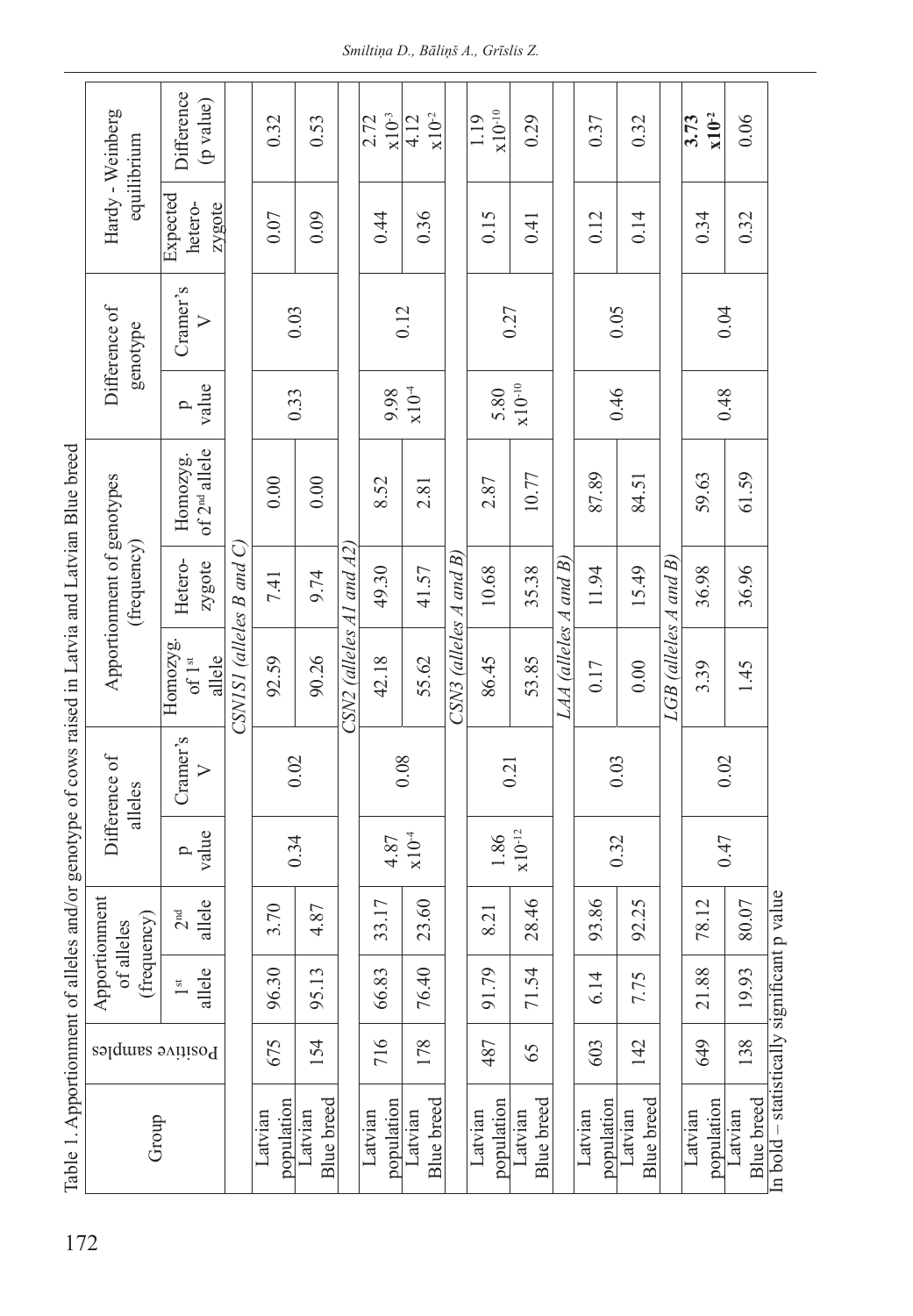cows. Nevertheless, for Latvian Blue dairy cows the frequencies are 0.92 and 0.80, respectively for common allele, and 0.85 and 0.62, respectively for common genotype.

From the data of different researches (Bell et al. 1981, Formaggini et al. 1999) about LAA gene we can conclude that variation B is typical or ancestral for *Bos Taurus*, *Bos Indicus, Bos (Poephagus) Grunniens*, therefore variation A isn't widespread in *Bos Taurus.* Hypothetically, we can conclude that our data confirm the researchers' indicated results about low frequency of variation A in different breeds and origins.

Compering our results of LGB gene with other researches' publicized data ((Ikonen et al. 1996, Erhardt et al. 1997, Pečiulaitiene 2005, Kübarsepp et al. 2005, Zaton - Dobrowolska et al. 2006), we conclude that they show a slightly lower frequency of allele B, researching polymorphisms of whey milk protein LGB in different cows' breeds at national and/or special herds. Only one breed with higher frequency of allele B compering to Latvian population, and it is Lithuanian Red with frequency 0.92 (Pečiulaitiene 2005).

For association analyse was divided samples of Latvian Blue breed with the data about indicators of milk quantity and quality in at least one of three lactations. For genotypes of all three casein genes:  $alpha_{S1}$  – casein, beta - casein and kappa – casein**,** wasn't found any statistical significant association with milk amount or yield (kg), protein and fat amount (kg), and/or contents (%). Looking for the positive impact of genotypes for these genes, we found out that in case of CSN1S1 isn't possible to make any relation of genotypes, which would work in all lactations. In case of CSN2 gene was able to express the positive impact of genotypes in relation: A2A2 > A1A1 > A1A2 for amount indicators, A2A2  $> A1A2 > A1A1$  for the fat contents and  $A1A2$ > A1A1 > A2A2 for protein contents. Overall, we can conclude that our results are similar to the data obtained by scientists of other countries (Ehrmann et al. 1997, Winkelman & Wickham, 1997, Kaminski et al. 2006), that in order to increase the productivity of dairy cows must use selection of the cows' population to increase the genotype A2A2 frequency of CSN2 gene. The positive impact of genotypes of CSN3 gene was able to express in relation: BB > AA > AB for all



Fig.4. Association analysis between genotypes of A and B alleles of alpha – lactalbumin gene and protein content (%) at the first three lactations. *Bar with a straight edge points to signs of an average group size with a standard deviation; \* - refers to the association with the performance at a particular lactation;*  $F$  – *index of ANOVA;*  $p<sub>F</sub>$ *– statistical signification; η – index of correlation analyse.*



Fig. 5. Association analysis between genotypes of A and B alleles of β - lactoglobulin gene and fat (%) at the first three lactations. *Bar with a straight edge points to signs of an average group size with a standard deviation; \* - refers to the association with the performance at a particular lactation;*  $F$  – *index of ANOVA;*  $p<sub>F</sub>$  – *statistical signification; η – index of correlation analyse.*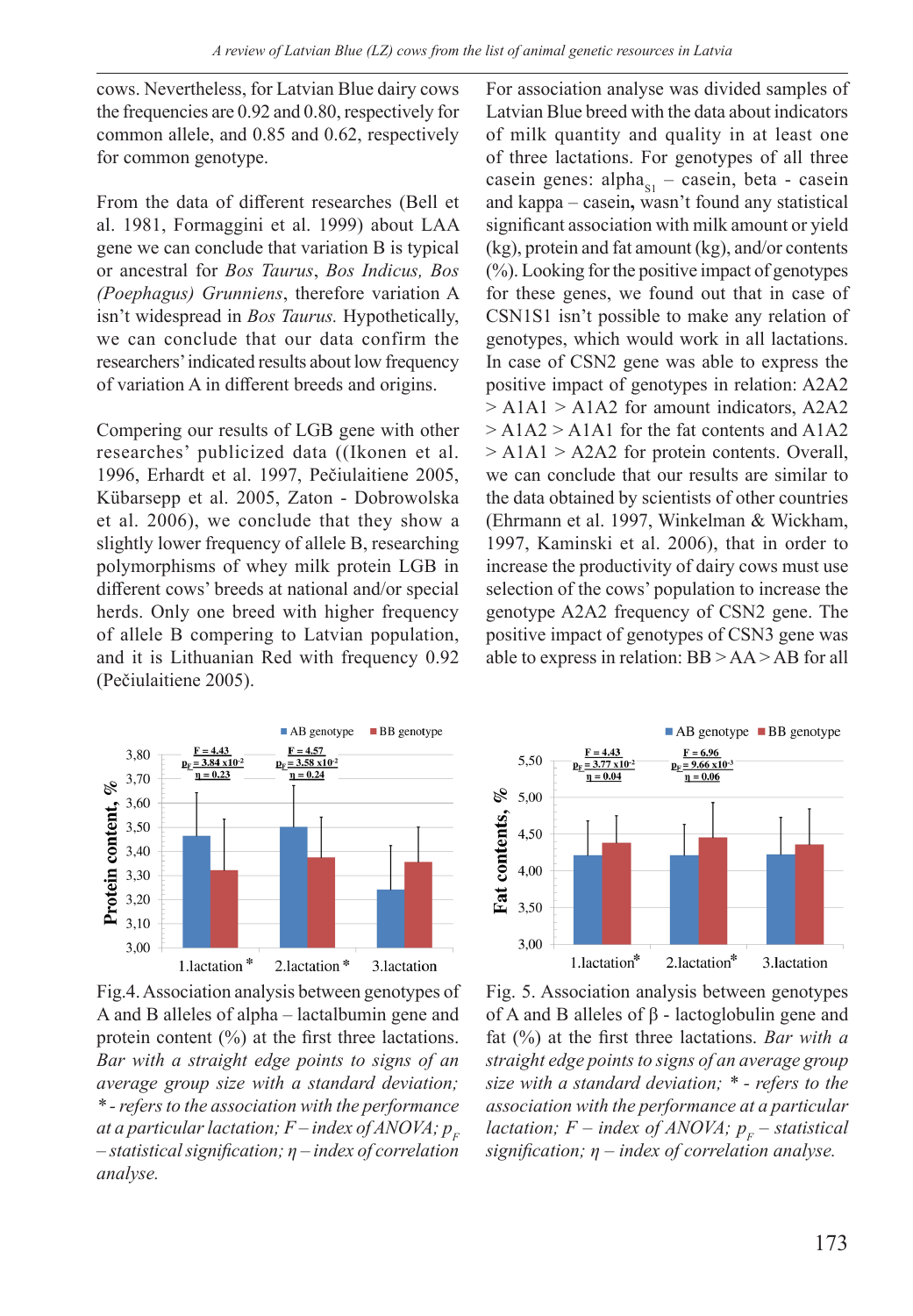indicators of amount in kilograms, but for content indicators wasn't able to make relation.

In the second group of proteins or whey proteins: alpha – lactalbumin and beta – lactoglobulin, was found statistically significant associations between genotypes and the same indicators of milk quantity and quality. The positive impact of genotypes for LAA gene can be expressed in relation: AB > BB. Genotype AB statistically significant promotes an increase of protein content (percentage) in milk of cows of Latvian Blue breed at first and second lactations (Fig.4.).

For cows with genotype AB showed statistically significant higher protein content in first and second lactation  $(+ 0.14$  and  $+ 0.13$  %, respectively) that cows with genotype BB ( $p_F$  $= 3.84 \text{ x}10^{-2}$  and  $3.58 \text{ x}10^{-2}$ , respectively). At the correlation analyse have found very weak  $(\eta = 0.23$  and 0.24, respectively) association between genotypes of *LAA* and protein content. The protein content level increase in the both genotype's groups at the third lactation, furthermore in group of AB genotype reduction is 0.26 %, but in BB genotype only 0.02 %. In the results a level of protein content for cows with AB genotype is lower than for cows with BB genotype. Parallely we found statistically significant association between protein amount and LAA genotypes at the first lactation ( $p_F$  =  $2.26 \times 10^{-2}$ ).

By the results, we think that forcing out of allele A from population in the result of the genetic drift and increasing frequency of allele B is because of the positive effect of allele B on cows' organisms, including indicators of milk quality and quantity. In case of LGB genotype the positive impact can be written as BB > AB. The genotype AA was found only in one dairy cow with lactation data and therefore we couldn't make average score of group and excludes from association analyses. Genotype BB statistically significant increases of the fat content (Fig.5) comparing to genotype AB. For cows of Latvian Blue breed with BB genotype in average is higher than 0.17 and 0.24 % fat content level in first and second lactation

 $(p_F=3.77 \times 10^{-2} \text{ and } 9.66 \times 10^{-3})$ . Predominance of genotype BB in the third lactation is only 0.13%  $(p > 0.05)$ .

We also found statistically significant association between LGB genotypes and protein content in the first lactation. BB genotype increase the protein content for cows of Latvian Blue breed for about 0.08% ( $p_F$  = 3.66 x10<sup>-2</sup>).

# **CONCLUSIONS**

We can conclude that an apportionment of alleles and /or genotypes of Latvian Blue dairy cows in three genes of milk protein  $(\alpha_{s_1}$  - casein or CSN1S1,  $\alpha$  – lactalbumin or LAA and  $\beta$  – lactoglobulin or LGB) is similar to completely to the Latvian dairy cows' population, but in case of β - casein or CSN2 and κ - casein or CSN3 this apportionment is different. It could mean that for these genes have the same special importance in Latvian Blue breed or the same implication of a feature, which could be found in the researches of the future.

In association with milk productivity indicators we didn't found any statistically significant results in case of all three casein genes of milk protein, but there are significant association in case of the whey protein genes. The genotype AB of  $\alpha$  - lactalbumin statistically significant increase protein content in the first two lactations, but the genotype BB of β – lactoglobulin have the statistically significant increase of fat content in the first two lactations and also have the incresase of protein content in the first lactation.

The molecular genetics researches need to continue in Latvian historical breed of dairy cows: Latvian Blue, and to make the same researches of second historical local breed – Latvian Brown. We can get significant results for the future selection of Latvian local breeds and to save Latvian animal genetic resources of endangered local breeds of cows for food and agriculture.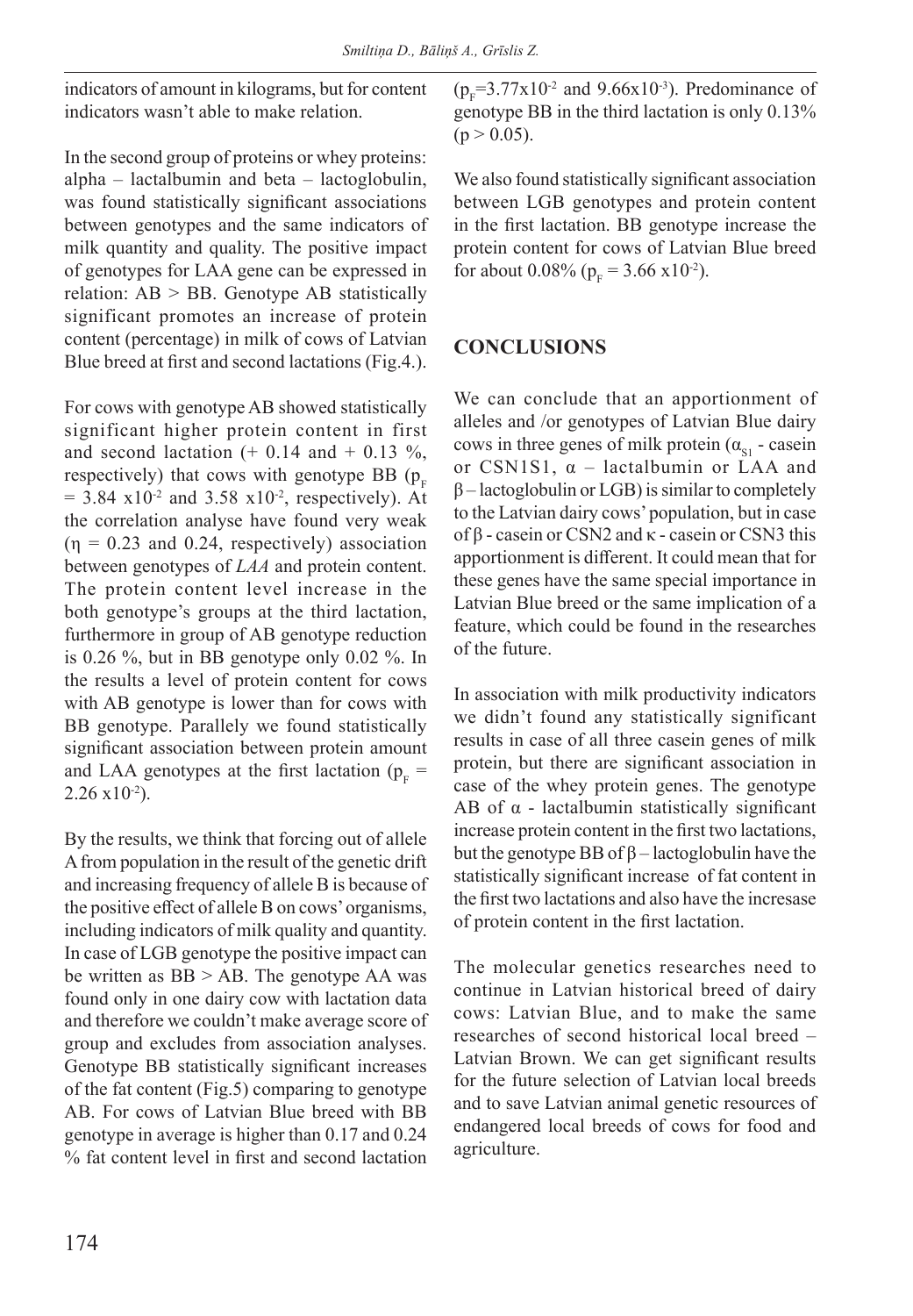#### **ACKNOWLEDGMENTS**

The study was supported by financing of the Research Project No. 09.1461 of the Latvian Science Council and by the financial support of the European Regional Development Fund Project No. 2009/0180/1DP/1.1.2.1.2/09/IPIA/ VIAA/017/ agreement No. 04.4-08/EF2.PD.69, and Our team of the research represent the Latvia Academy of Agricultural and Forest Sciences and also the Latvian Ministry of Agriculture.



## **REFERENCES**

- A2 Corporation. 2006. *Annual Report* [online] [viewed 26.05.2009]. Available: http:// aboutthea2milkcompany.com
- Bell K., Hopper K. E., McKenzie H. A. 1981. *Bovine*  $\alpha$  – lactalbumin *C* and  $\alpha_{s_1}$  –,  $\beta$  –, κ – caseins of Bali (Banteng) Cattle, *Bos (Bibos) javanicus*. *Australian Journal of Biological Sciences*, 34. p. 149 – 159.
- Bunzel Drüke M. 2005. Projekt Taurus En økologisk erstatning for uroksen. *Lohne: ABU 2004*. Århus, DK. Nepenthes. 1 – 24. www.nepenthes.dk; www.abu-naturschutz. de (Translated into Danish by Thomsen K.).
- Cade R., Privette R., Fregly M. Rowland N., Sun Z., Zele V. 2000. Autism and schizophrenia: intestinal disorder. *Nutritional Neuroscience*.  $3: 57 - 72.$
- Cardak A. D. 2005. Effects of genetic variants in milk protein on yield and composition of milk from Holstein - Friesian and Simmentaler cows. *South African Journal of Animal Science,* 35 (1): 41 – 47.
- Caroli A.M., Chessa S., Erhardt G.J. 2009. Milk protein genetic variation in cattle: Impact

on animal breeding and human nutrition. *Journal of Dairy Science*, 92: 5335 – 5352.

- Ciani F., Giorgetti A., Sargentini C., West M., Matassino D. 2010. Bovino Maremmano ''Primitivo'' ecologia, origine, etologia e allevemento. *Taurus*, 21 (4): 21 – 34. (In Italian; abstract in English). Available: http:// aspa.unitus.it/matassino/150 PDF/BOVINO MAREMMANO PRIMITIVO Taurus rev Ciani.pdf
- Cieslinska A., Kaminski S., Kostyra E., Sienkiewicz – Szlapka E. 2007. Beta – casomorphin 7 in raw and hydrolysed milk derived from cows of alternative – casein genotypes. *Milchwissenschaft*, 62:  $125 - 127$ .
- Erhardt G., Prinzenberg E.M., Buchberger J., Krick – Saleck H., Krause I., Miller M. 1997. Bovine k – casein *G* detection, occurrence, molecular genetic characterization, genotyping and coagulation properties. Palmerston North, New Zealand. *Proceedings IDF "Milk Protein Polymorphism Seminar II",* International Dairy Federation, Bruxelles, Pp. 328 – 329.
- Falconer D.S., Mackay T. F. C. 1996. *Introduction to Quantitative genetics.* Edition 4th, Longmans Green, Harlow. Essex, UK.
- FAO. 2010. *International Journal of Animal Genetic Resource,*47: 157.
- Farrell H. M., Jimenez Flores R., Bleck G. T., Brown E.M., Butler J. E., Cramer L. K., Hicks C. L., Hollar C. M., Ng – Kwai - Hang K. F., Swaisgood H. E. 2004. Nomenclature of the Proteins of Cows' Milk – Sixth Revision. In: *Journal of Dairy Sciences*, 87: 1641 – 1674.
- Formaggioni P., Summer A., Malacarne M., Mariani P. 1999. Milk protein polymorphism: Detection and diffusion of the genetic variants in *Bos* genus*. Annali della Facolta di Medicina Veterinaria Universita degli*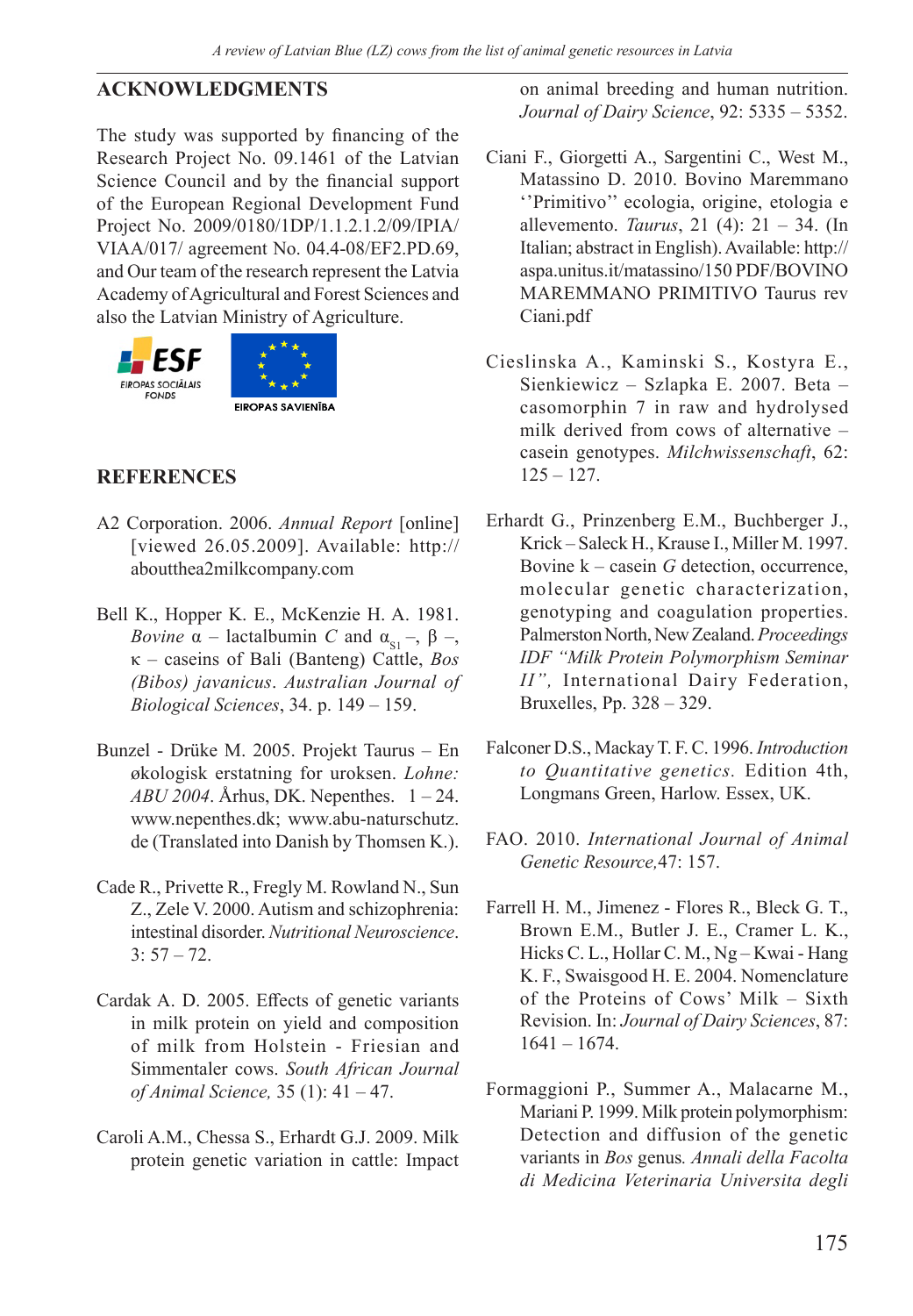*Studi di Parma,* 19: 127 – 165 [online] [viewed 20.07.2012]. Available: http:// www.unipr.it/ arpa/ facvet/annali/1999/ formaggioni/formaggioni.htm

- Griņēvičs I, Grosvalds I. latvijas govju šķirņu izveidošana un Latvijas Zilās govs izzušana. *LU 69.konference.* Stenda ziņojums. Rīga. Pp. 27. [online] [Viewed 20.04.2015]. Available: http://priede.bf.lu.lv/konf/apsek/ zoo/2011/Grinevics\_Grosvalds\_Blue\_Cow. pdf (In Latvian).
- Grīslis Z. 2006. Zilās govis Vidzemē. Jelgava. *BŠSA "Zilā govs"*: 1- 36. (In Latvian).
- Grīslis Z., Šimkevica D. 2013. Latvijas zilie buļļi. Jelgava, *BŠSA* "*Zilā govs*": 1 - 36. (In Latvian).
- Grīslis Z., Šimkevica D. 2014. Latvijas Zilās atlase. *Biedrība Šķirnes saglabāšanas apvienība 'Zilā govs'*, Jelgava: 1 – 38. (In Latvian).
- Hammer Ø, Harper D. A. T, Ryan P. D. 2001. PAST: Paleontological Statistics Software Package for Education and Data Analysis. *Palaeontologia Electronica*, 4 (1): 9.
- Hristov P., Teofanova D., Mehandzhiyski I., Zagorchev L., Radoslavov G. 2012. Application of milk proteins genetic polymorphisms for selection and breeding of dairy cows in Bulgaria. *INTECH*. ISBN  $978 - 953 - 51 - 0766 - 8$ . Pp. 31 - 52.
- IBM Corp. Released .2012. *IBM SPSS Statistics for Windows*. Version 21.0. Armonk, NY: IBM Corporation.
- Ikonen T, Routtinen O, Erhardt g, Ojala M. 1996 Allele frequencies of the major milk proteins in the Finnish Ayrshire and detection of a new k – casein variant. *Animal Genetics*., 27:179 – 181.
- Kaminski S., Rusc A., Cieslinska A. 2006. A note on frequency of *A1* and *A2* variants of

bovine beta – casein locus in Polish Holstein bulls*. Journal of Animal and Feed Sciences,* 15: 195 – 198.

- Kübarsepp I., Henno M., Viinalass H., Sabre D. 2005. Effect of  $k -$  casein and  $β$  – lactoglobulin genotypes on the milk rennet coagulation properties. *Agronomy Research*, 3: 55 – 64.
- Latvijas Enciklopēdija (Encyclopedia of Latvia). 2007. Vol. 4. Rīga: *Valērija Belokoņa izdevniecība*: Pp. 86 – 87. (In Latvian).
- Lejiņš P. 1910. No lustes. *Zemturis*. 50. 985 p.
- Lien S., Kantanen J., Olsaker I., Holm L. E., Eythorsdottir E., Sandberg K., Dalsgard B., Addalsteisson S. 1999. Comparison of milk protein allele frequencies in Nordic cattle breeds. *Animal Genetics*, 30: 85 – 91.
- Liepa I. (1974) Biometrija. *Zvaigzne*. Rīga. 336 lpp.
- Martin P., Szymanowska M., Zwierzchowski L., Leroux Ch. 2002. The impact of genetic polymorphisms on the protein composition of ruminant milks. In: *Reproduction Nutrition Development,* 42: 433 - 459.
- Martin P., Bianchi L., Cebo C., Miranda G. (2013) Genetic Polymorphism of Milk Proteins. *Advanced Dairy Chemistry – 1A: Proteins: Basic aspects*.  $4<sup>th</sup>$  Edition. Pp. 463 - 514.
- Martin P., Szymanowska M., Zwierzchowski L., Leroux Ch. 2002. The impact of genetic polymorphisms on the protein composition of ruminant milks. *Reproduction Nutrition Development*, 42: 33 – 459.
- McLachlan C. N. 2001. Beta casein *A1*, ischaemic heart disease mortality, and other illnesses. *Medical Hypotheses*, 56.:  $262 - 272.$
- Miller M. P. 1997. Tools for population genetic analyses (TFPGA) version 3.1: a Windows